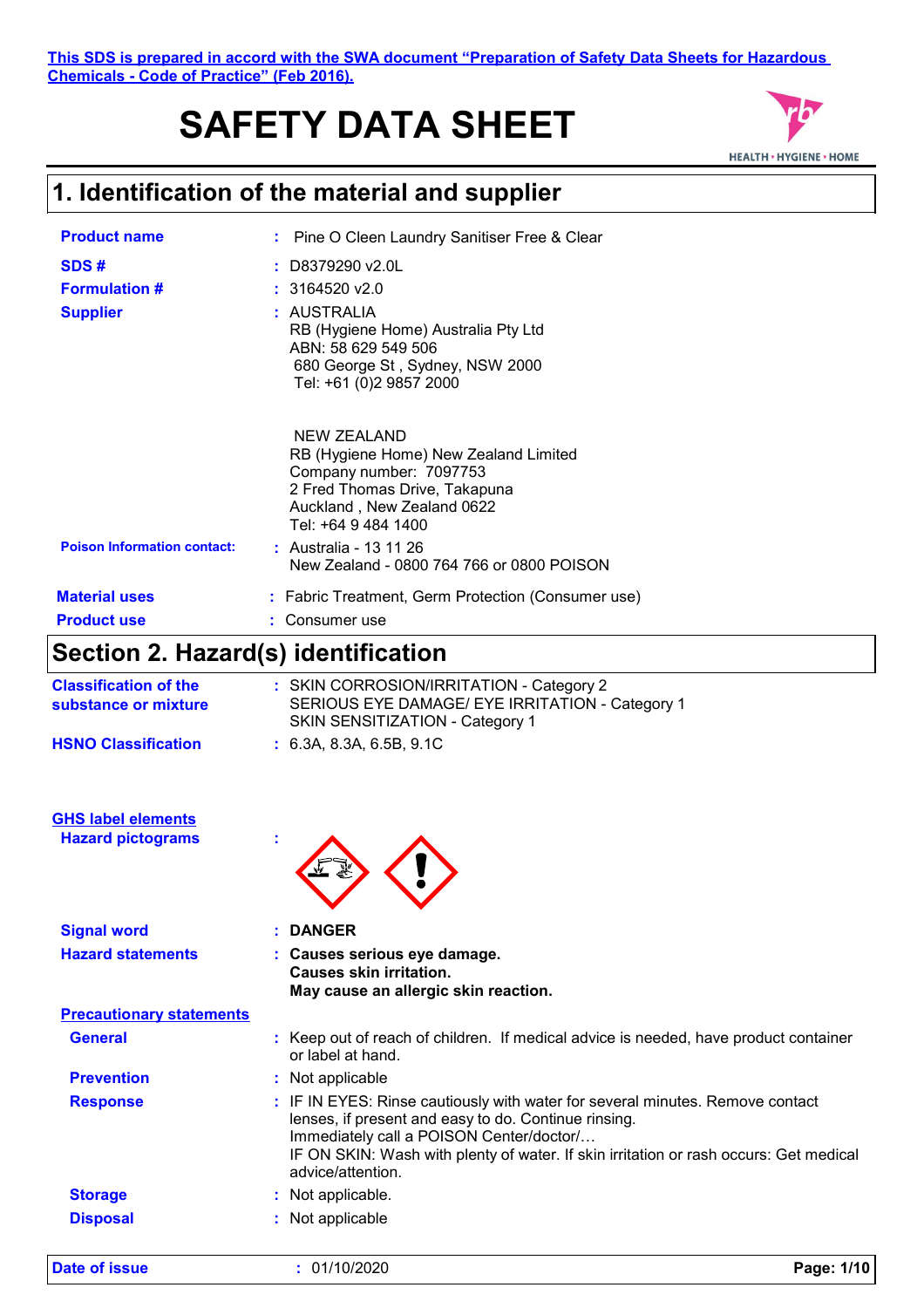# **Section 2. Hazard(s) identification**

| <b>Supplemental label</b><br><b>elements</b>                                | : Additional advice:<br>If you have unusually sensitive skin or a serious skin condition, please consult your<br>doctor before using this product.<br>Do not swallow |
|-----------------------------------------------------------------------------|----------------------------------------------------------------------------------------------------------------------------------------------------------------------|
| <b>Other hazards which do not : None known.</b><br>result in classification |                                                                                                                                                                      |

# **Section 3. Composition and ingredient information**

**Substance/mixture :**

: Mixture

| <b>Ingredient name</b>           | $\%$ (w/w) | <b>CAS number</b> |
|----------------------------------|------------|-------------------|
| didecyldimethylammonium chloride | ≤1.6       | 7173-51-5         |
| l Benzalkonium Chloride          | . ≤1       | 68424-85-1        |

 **Other Non-hazardous ingredients to 100%**

**Occupational exposure limits, if available, are listed in Section 8.**

### **Section 4. First aid measures**

|                                       | <b>Description of necessary first aid measures</b>                                                                                                                                                                                                                                                                                                                                                                                                                                                                                                                                                                                                                                                                                                                                                                                                                                                            |
|---------------------------------------|---------------------------------------------------------------------------------------------------------------------------------------------------------------------------------------------------------------------------------------------------------------------------------------------------------------------------------------------------------------------------------------------------------------------------------------------------------------------------------------------------------------------------------------------------------------------------------------------------------------------------------------------------------------------------------------------------------------------------------------------------------------------------------------------------------------------------------------------------------------------------------------------------------------|
| <b>Eye contact</b>                    | : Get medical attention immediately. Call a poison center or physician. Immediately<br>flush eyes with plenty of water, occasionally lifting the upper and lower eyelids.<br>Check for and remove any contact lenses. Continue to rinse for at least 10 minutes.<br>Chemical burns must be treated promptly by a physician.                                                                                                                                                                                                                                                                                                                                                                                                                                                                                                                                                                                   |
| <b>Inhalation</b>                     | Get medical attention immediately. Call a poison center or physician. Remove<br>victim to fresh air and keep at rest in a position comfortable for breathing. If it is<br>suspected that fumes are still present, the rescuer should wear an appropriate mask<br>or self-contained breathing apparatus. If not breathing, if breathing is irregular or if<br>respiratory arrest occurs, provide artificial respiration or oxygen by trained personnel.<br>It may be dangerous to the person providing aid to give mouth-to-mouth<br>resuscitation. If unconscious, place in recovery position and get medical attention<br>immediately. Maintain an open airway. Loosen tight clothing such as a collar, tie,<br>belt or waistband. In case of inhalation of decomposition products in a fire,<br>symptoms may be delayed. The exposed person may need to be kept under<br>medical surveillance for 48 hours. |
| <b>Skin contact</b>                   | Get medical attention immediately. Call a poison center or physician. Wash with<br>plenty of soap and water. Remove contaminated clothing and shoes. Wash<br>contaminated clothing thoroughly with water before removing it, or wear gloves.<br>Continue to rinse for at least 10 minutes. Chemical burns must be treated promptly<br>by a physician. In the event of any complaints or symptoms, avoid further exposure.<br>Wash clothing before reuse. Clean shoes thoroughly before reuse.                                                                                                                                                                                                                                                                                                                                                                                                                 |
| <b>Ingestion</b>                      | Get medical attention immediately. Call a poison center or physician. Wash out<br>mouth with water. Remove dentures if any. Remove victim to fresh air and keep at<br>rest in a position comfortable for breathing. If material has been swallowed and the<br>exposed person is conscious, give small quantities of water to drink. Stop if the<br>exposed person feels sick as vomiting may be dangerous. Do not induce vomiting<br>unless directed to do so by medical personnel. If vomiting occurs, the head should<br>be kept low so that vomit does not enter the lungs. Chemical burns must be treated<br>promptly by a physician. Never give anything by mouth to an unconscious person.<br>If unconscious, place in recovery position and get medical attention immediately.<br>Maintain an open airway. Loosen tight clothing such as a collar, tie, belt or<br>waistband.                          |
|                                       | Most important symptoms/effects, acute and delayed                                                                                                                                                                                                                                                                                                                                                                                                                                                                                                                                                                                                                                                                                                                                                                                                                                                            |
| <b>Potential acute health effects</b> |                                                                                                                                                                                                                                                                                                                                                                                                                                                                                                                                                                                                                                                                                                                                                                                                                                                                                                               |
|                                       |                                                                                                                                                                                                                                                                                                                                                                                                                                                                                                                                                                                                                                                                                                                                                                                                                                                                                                               |

| <b>Eye contact</b> | : Causes serious eye damage. |  |
|--------------------|------------------------------|--|
|                    |                              |  |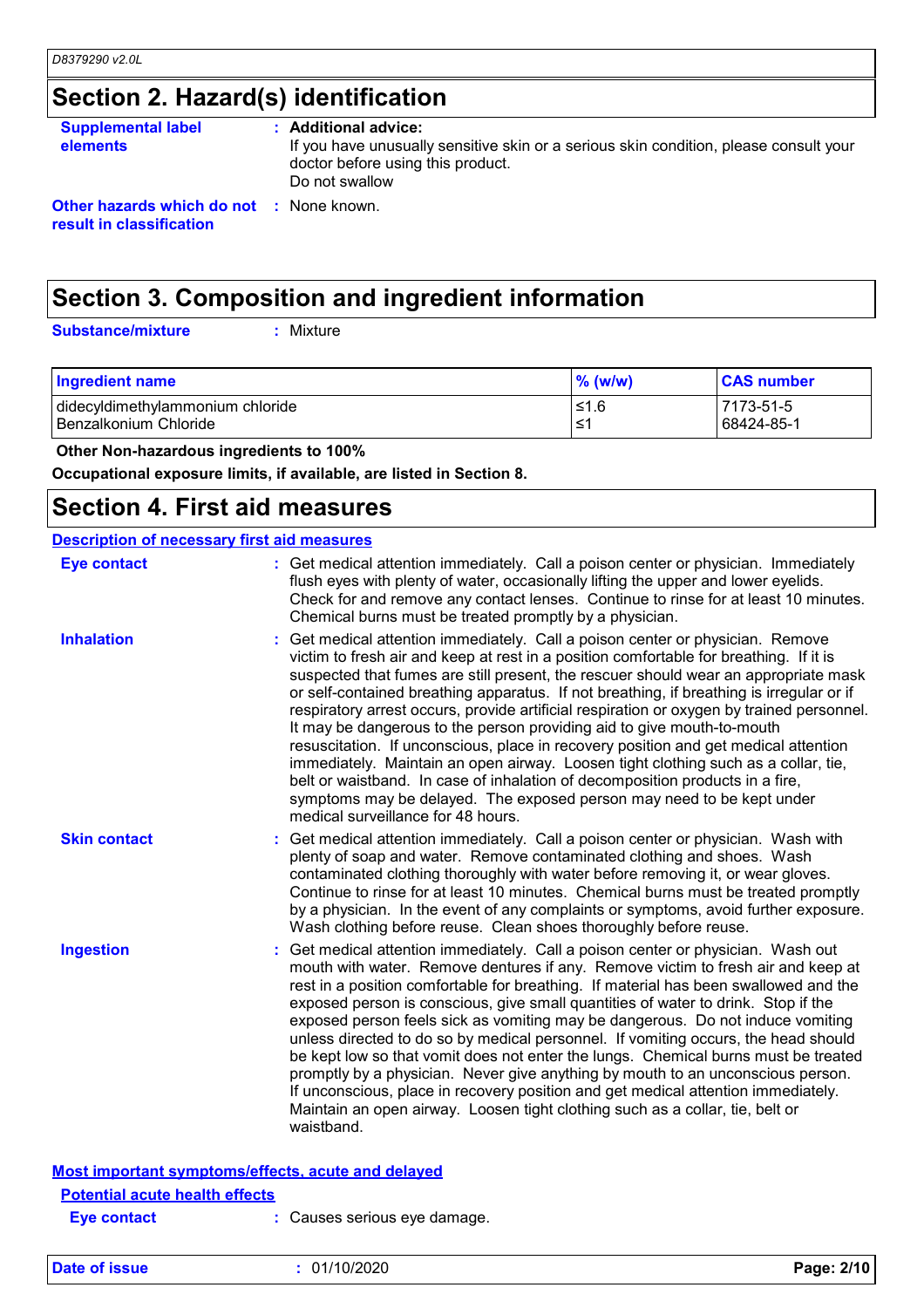# **Section 4. First aid measures**

| <b>Skin contact</b><br>: Causes skin irritation. May cause an allergic skin reaction.<br>: No known significant effects or critical hazards.<br><b>Ingestion</b><br><b>Over-exposure signs/symptoms</b><br><b>Eye contact</b><br>: Adverse symptoms may include the following:<br>pain<br>watering<br>redness<br><b>Inhalation</b><br>: No specific data.<br>: Adverse symptoms may include the following:<br><b>Skin contact</b><br>pain or irritation<br>redness<br>blistering may occur<br><b>Ingestion</b><br>: No specific data.<br><b>Indication of immediate medical attention and special treatment needed, if necessary</b><br>: In case of inhalation of decomposition products in a fire, symptoms may be delayed.<br><b>Notes to physician</b><br>The exposed person may need to be kept under medical surveillance for 48 hours.<br><b>Specific treatments</b><br>: No specific treatment.<br><b>Protection of first-aiders</b><br>: No action shall be taken involving any personal risk or without suitable training. If it<br>is suspected that fumes are still present, the rescuer should wear an appropriate<br>mask or self-contained breathing apparatus. It may be dangerous to the person<br>providing aid to give mouth-to-mouth resuscitation. Wash contaminated clothing<br>thoroughly with water before removing it, or wear gloves. |                   |                                                     |
|-----------------------------------------------------------------------------------------------------------------------------------------------------------------------------------------------------------------------------------------------------------------------------------------------------------------------------------------------------------------------------------------------------------------------------------------------------------------------------------------------------------------------------------------------------------------------------------------------------------------------------------------------------------------------------------------------------------------------------------------------------------------------------------------------------------------------------------------------------------------------------------------------------------------------------------------------------------------------------------------------------------------------------------------------------------------------------------------------------------------------------------------------------------------------------------------------------------------------------------------------------------------------------------------------------------------------------------------------------------------|-------------------|-----------------------------------------------------|
|                                                                                                                                                                                                                                                                                                                                                                                                                                                                                                                                                                                                                                                                                                                                                                                                                                                                                                                                                                                                                                                                                                                                                                                                                                                                                                                                                                 | <b>Inhalation</b> | : No known significant effects or critical hazards. |
|                                                                                                                                                                                                                                                                                                                                                                                                                                                                                                                                                                                                                                                                                                                                                                                                                                                                                                                                                                                                                                                                                                                                                                                                                                                                                                                                                                 |                   |                                                     |
|                                                                                                                                                                                                                                                                                                                                                                                                                                                                                                                                                                                                                                                                                                                                                                                                                                                                                                                                                                                                                                                                                                                                                                                                                                                                                                                                                                 |                   |                                                     |
|                                                                                                                                                                                                                                                                                                                                                                                                                                                                                                                                                                                                                                                                                                                                                                                                                                                                                                                                                                                                                                                                                                                                                                                                                                                                                                                                                                 |                   |                                                     |
|                                                                                                                                                                                                                                                                                                                                                                                                                                                                                                                                                                                                                                                                                                                                                                                                                                                                                                                                                                                                                                                                                                                                                                                                                                                                                                                                                                 |                   |                                                     |
|                                                                                                                                                                                                                                                                                                                                                                                                                                                                                                                                                                                                                                                                                                                                                                                                                                                                                                                                                                                                                                                                                                                                                                                                                                                                                                                                                                 |                   |                                                     |
|                                                                                                                                                                                                                                                                                                                                                                                                                                                                                                                                                                                                                                                                                                                                                                                                                                                                                                                                                                                                                                                                                                                                                                                                                                                                                                                                                                 |                   |                                                     |
|                                                                                                                                                                                                                                                                                                                                                                                                                                                                                                                                                                                                                                                                                                                                                                                                                                                                                                                                                                                                                                                                                                                                                                                                                                                                                                                                                                 |                   |                                                     |
|                                                                                                                                                                                                                                                                                                                                                                                                                                                                                                                                                                                                                                                                                                                                                                                                                                                                                                                                                                                                                                                                                                                                                                                                                                                                                                                                                                 |                   |                                                     |
|                                                                                                                                                                                                                                                                                                                                                                                                                                                                                                                                                                                                                                                                                                                                                                                                                                                                                                                                                                                                                                                                                                                                                                                                                                                                                                                                                                 |                   |                                                     |
|                                                                                                                                                                                                                                                                                                                                                                                                                                                                                                                                                                                                                                                                                                                                                                                                                                                                                                                                                                                                                                                                                                                                                                                                                                                                                                                                                                 |                   |                                                     |
|                                                                                                                                                                                                                                                                                                                                                                                                                                                                                                                                                                                                                                                                                                                                                                                                                                                                                                                                                                                                                                                                                                                                                                                                                                                                                                                                                                 |                   |                                                     |

**See toxicological information (Section 11)**

# **Section 5. Fire-fighting measures**

| <b>Extinguishing media</b>                             |                                                                                                                                                                                                     |
|--------------------------------------------------------|-----------------------------------------------------------------------------------------------------------------------------------------------------------------------------------------------------|
| <b>Suitable extinguishing</b><br>media                 | : Use an extinguishing agent suitable for the surrounding fire.                                                                                                                                     |
| <b>Unsuitable extinguishing</b><br>media               | : None known.                                                                                                                                                                                       |
| <b>Specific hazards arising</b><br>from the chemical   | : No specific fire or explosion hazard.                                                                                                                                                             |
| <b>Hazardous thermal</b><br>decomposition products     | : Decomposition products may include the following materials:<br>carbon dioxide<br>carbon monoxide<br>nitrogen oxides<br>halogenated compounds                                                      |
| <b>Special protective actions</b><br>for fire-fighters | : Promptly isolate the scene by removing all persons from the vicinity of the incident if<br>there is a fire. No action shall be taken involving any personal risk or without<br>suitable training. |
| <b>Special protective actions</b><br>for fire-fighters | : Fire-fighters should wear appropriate protective equipment and self-contained<br>breathing apparatus (SCBA) with a full face-piece operated in positive pressure<br>mode.                         |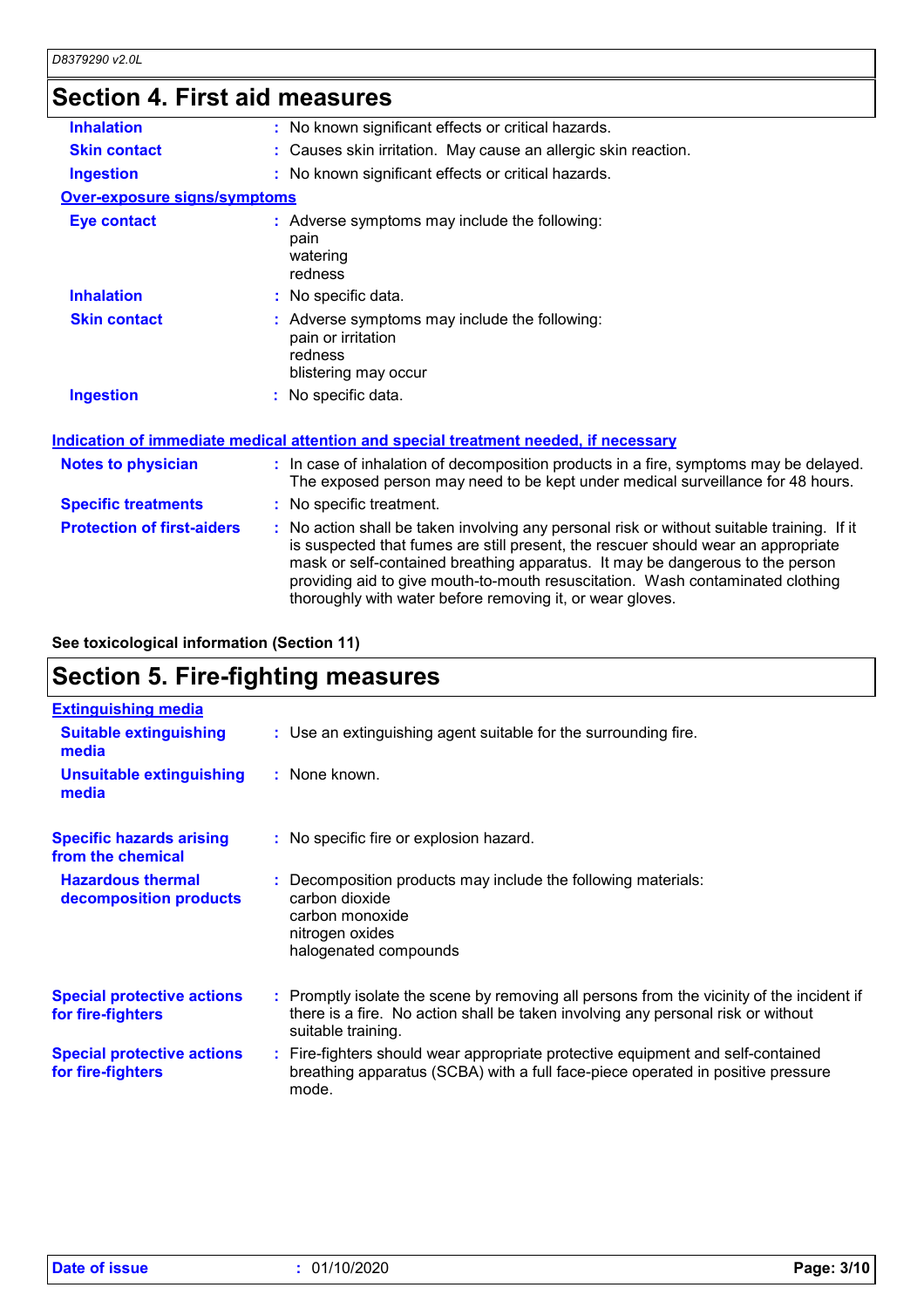# **Section 6. Accidental release measures**

|                                                              | Personal precautions, protective equipment and emergency procedures                                                                                                                                                                                                                                                                                                                                                                                                                                                                                                                                                                                                                                             |
|--------------------------------------------------------------|-----------------------------------------------------------------------------------------------------------------------------------------------------------------------------------------------------------------------------------------------------------------------------------------------------------------------------------------------------------------------------------------------------------------------------------------------------------------------------------------------------------------------------------------------------------------------------------------------------------------------------------------------------------------------------------------------------------------|
| For non-emergency<br>personnel                               | : No action shall be taken involving any personal risk or without suitable training.<br>Evacuate surrounding areas. Keep unnecessary and unprotected personnel from<br>entering. Do not touch or walk through spilled material. Do not breathe vapor or<br>mist. Provide adequate ventilation. Wear appropriate respirator when ventilation is<br>inadequate. Put on appropriate personal protective equipment.                                                                                                                                                                                                                                                                                                 |
|                                                              | For emergency responders : If specialized clothing is required to deal with the spillage, take note of any<br>information in Section 8 on suitable and unsuitable materials. See also the<br>information in "For non-emergency personnel".                                                                                                                                                                                                                                                                                                                                                                                                                                                                      |
| <b>Environmental precautions</b>                             | : Avoid dispersal of spilled material and runoff and contact with soil, waterways,<br>drains and sewers. Inform the relevant authorities if the product has caused<br>environmental pollution (sewers, waterways, soil or air).                                                                                                                                                                                                                                                                                                                                                                                                                                                                                 |
| <b>Methods and materials for containment and cleaning up</b> |                                                                                                                                                                                                                                                                                                                                                                                                                                                                                                                                                                                                                                                                                                                 |
| <b>Small spill</b>                                           | : Stop leak if without risk. Move containers from spill area. Dilute with water and mop<br>up if water-soluble. Alternatively, or if water-insoluble, absorb with an inert dry<br>material and place in an appropriate waste disposal container. Dispose of via a<br>licensed waste disposal contractor.                                                                                                                                                                                                                                                                                                                                                                                                        |
| <b>Large spill</b>                                           | : Stop leak if without risk. Move containers from spill area. Approach release from<br>upwind. Prevent entry into sewers, water courses, basements or confined areas.<br>Wash spillages into an effluent treatment plant or proceed as follows. Contain and<br>collect spillage with non-combustible, absorbent material e.g. sand, earth,<br>vermiculite or diatomaceous earth and place in container for disposal according to<br>local regulations (see Section 13). Dispose of via a licensed waste disposal<br>contractor. Contaminated absorbent material may pose the same hazard as the<br>spilled product. Note: see Section 1 for emergency contact information and Section<br>13 for waste disposal. |

**See Section 1 for emergency contact information.**

**See Section 8 for information on appropriate personal protective equipment.**

**See Section 13 for additional waste treatment information.**

# **Section 7. Handling and storage**

#### **Precautions for safe handling**

| <b>Protective measures</b>                                                       | : Put on appropriate personal protective equipment (see Section 8). Persons with a<br>history of skin sensitization problems should not be employed in any process in<br>which this product is used. Do not get in eyes or on skin or clothing. Do not breathe<br>vapor or mist. Do not ingest. If during normal use the material presents a<br>respiratory hazard, use only with adequate ventilation or wear appropriate respirator.<br>Keep in the original container or an approved alternative made from a compatible<br>material, kept tightly closed when not in use. Empty containers retain product<br>residue and can be hazardous. Do not reuse container. |
|----------------------------------------------------------------------------------|-----------------------------------------------------------------------------------------------------------------------------------------------------------------------------------------------------------------------------------------------------------------------------------------------------------------------------------------------------------------------------------------------------------------------------------------------------------------------------------------------------------------------------------------------------------------------------------------------------------------------------------------------------------------------|
| <b>Advice on general</b><br>occupational hygiene                                 | : Eating, drinking and smoking should be prohibited in areas where this material is<br>handled, stored and processed. Workers should wash hands and face before<br>eating, drinking and smoking. Remove contaminated clothing and protective<br>equipment before entering eating areas. See also Section 8 for additional<br>information on hygiene measures.                                                                                                                                                                                                                                                                                                         |
| <b>Conditions for safe storage,</b><br>including any<br><b>incompatibilities</b> | : Store in accordance with local regulations. Store in original container protected<br>from direct sunlight in a dry, cool and well-ventilated area, away from incompatible<br>materials (see Section 10) and food and drink. Store locked up. Keep container<br>tightly closed and sealed until ready for use. Containers that have been opened<br>must be carefully resealed and kept upright to prevent leakage. Do not store in<br>unlabeled containers. Use appropriate containment to avoid environmental<br>contamination. See Section 10 for incompatible materials before handling or use.                                                                   |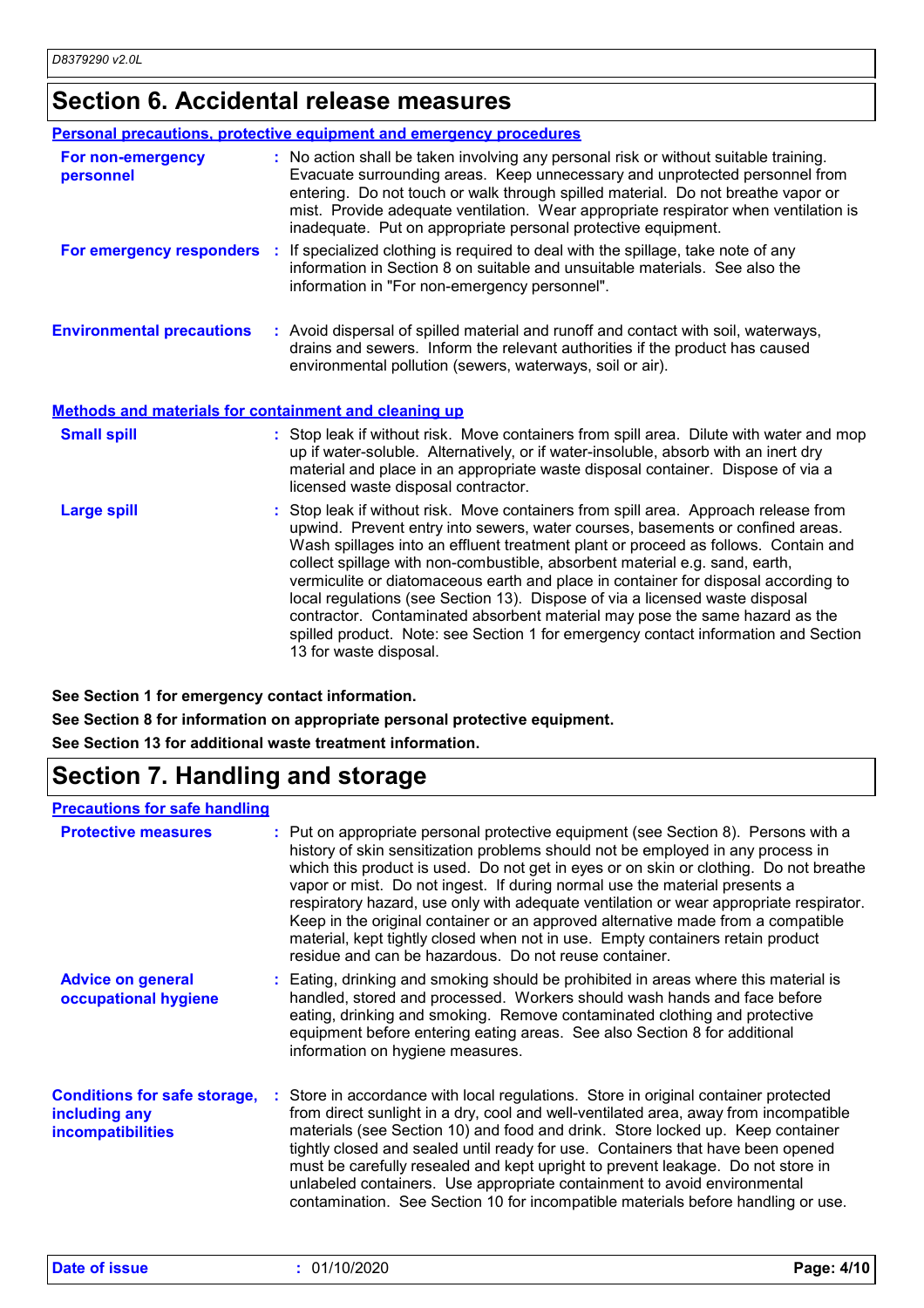# **Section 8. Exposure controls and personal protection**

| <b>Control parameters</b><br><b>Australia</b><br><b>Occupational exposure limits</b> |                                                                                                                                                                                                                                                                                                                                                                                                                                                                             |
|--------------------------------------------------------------------------------------|-----------------------------------------------------------------------------------------------------------------------------------------------------------------------------------------------------------------------------------------------------------------------------------------------------------------------------------------------------------------------------------------------------------------------------------------------------------------------------|
| None.                                                                                |                                                                                                                                                                                                                                                                                                                                                                                                                                                                             |
| <b>New Zealand</b>                                                                   |                                                                                                                                                                                                                                                                                                                                                                                                                                                                             |
| <b>Occupational exposure limits</b>                                                  | : No exposure standard allocated.                                                                                                                                                                                                                                                                                                                                                                                                                                           |
| <b>Appropriate engineering</b><br><b>controls</b>                                    | : If user operations generate dust, fumes, gas, vapor or mist, use process enclosures,<br>local exhaust ventilation or other engineering controls to keep worker exposure to<br>airborne contaminants below any recommended or statutory limits.                                                                                                                                                                                                                            |
| <b>Environmental exposure</b><br><b>controls</b>                                     | : Emissions from ventilation or work process equipment should be checked to ensure<br>they comply with the requirements of environmental protection legislation. In some<br>cases, fume scrubbers, filters or engineering modifications to the process<br>equipment will be necessary to reduce emissions to acceptable levels.                                                                                                                                             |
| <b>Individual protection measures</b>                                                |                                                                                                                                                                                                                                                                                                                                                                                                                                                                             |
| <b>Hygiene measures</b>                                                              | : Wash hands, forearms and face thoroughly after handling chemical products, before<br>eating, smoking and using the lavatory and at the end of the working period.<br>Appropriate techniques should be used to remove potentially contaminated clothing.<br>Contaminated work clothing should not be allowed out of the workplace. Wash<br>contaminated clothing before reusing. Ensure that eyewash stations and safety<br>showers are close to the workstation location. |
| <b>Eye/face protection</b>                                                           | Safety eyewear complying with an approved standard should be used when a risk<br>assessment indicates this is necessary to avoid exposure to liquid splashes, mists,<br>gases or dusts. If contact is possible, the following protection should be worn,<br>unless the assessment indicates a higher degree of protection: chemical splash<br>goggles and/or face shield. If inhalation hazards exist, a full-face respirator may be<br>required instead.                   |
| <b>Skin protection</b>                                                               |                                                                                                                                                                                                                                                                                                                                                                                                                                                                             |
| <b>Hand protection</b>                                                               | : Considering the parameters specified by the glove manufacturer, check during use<br>that the gloves are still retaining their protective properties. It should be noted that<br>the time to breakthrough for any glove material may be different for different glove<br>manufacturers. In the case of mixtures, consisting of several substances, the<br>protection time of the gloves cannot be accurately estimated.                                                    |
| <b>Body protection</b>                                                               | Personal protective equipment for the body should be selected based on the task<br>being performed and the risks involved and should be approved by a specialist<br>before handling this product.                                                                                                                                                                                                                                                                           |
| <b>Other skin protection</b>                                                         | : Appropriate footwear and any additional skin protection measures should be<br>selected based on the task being performed and the risks involved and should be<br>approved by a specialist before handling this product.                                                                                                                                                                                                                                                   |
| <b>Respiratory protection</b>                                                        | Based on the hazard and potential for exposure, select a respirator that meets the<br>appropriate standard or certification. Respirators must be used according to a<br>respiratory protection program to ensure proper fitting, training, and other important<br>aspects of use.                                                                                                                                                                                           |
|                                                                                      | <b>Section 9. Physical and chemical properties</b>                                                                                                                                                                                                                                                                                                                                                                                                                          |
|                                                                                      |                                                                                                                                                                                                                                                                                                                                                                                                                                                                             |

| <b>Date of issue</b>  | : 01/10/2020                    | Page: 5/10 |
|-----------------------|---------------------------------|------------|
| <b>Melting point</b>  | : Not available.                |            |
| pH                    | 9.4to10.4 [Conc. (% w/w): 100%] |            |
| <b>Odor threshold</b> | : Not available.                |            |
| <b>Odor</b>           | : Odorless.                     |            |
| <b>Color</b>          | : Colorless to light yellow.    |            |
| <b>Physical state</b> | : Liquid. [Clear.]              |            |
| <b>Appearance</b>     |                                 |            |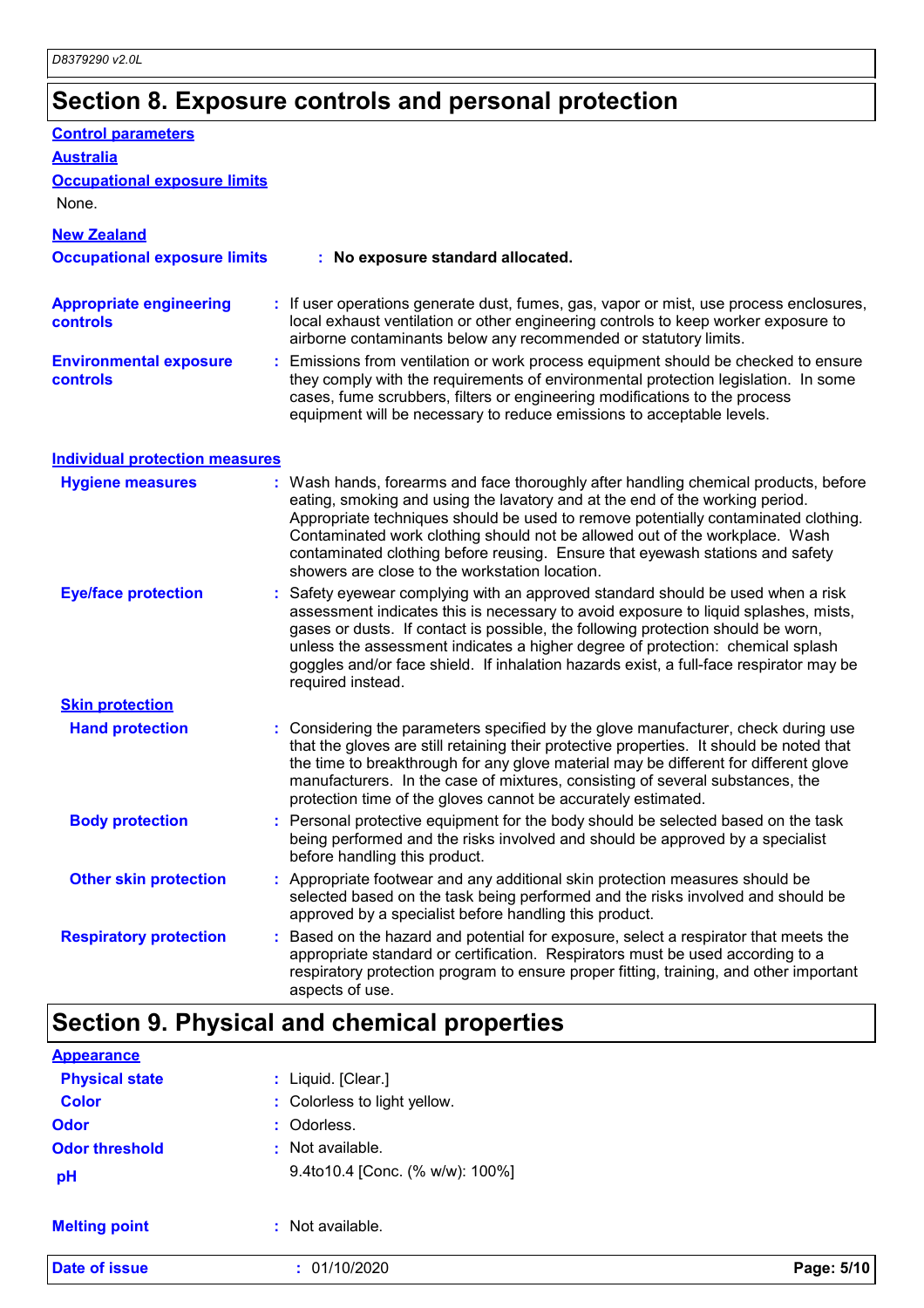# **Section 9. Physical and chemical properties**

| <b>Boiling point</b>                              | $:$ Not available.                                                     |
|---------------------------------------------------|------------------------------------------------------------------------|
| <b>Flash point</b>                                | : Not determined                                                       |
| <b>Evaporation rate</b>                           | $:$ Not available.                                                     |
| <b>Flammability (solid, gas)</b>                  | : Not available.                                                       |
| Lower and upper explosive<br>(flammable) limits   | : Not available.                                                       |
| <b>Vapor pressure</b>                             | : Not available.                                                       |
| <b>Vapor density</b>                              | $:$ Not available.                                                     |
| <b>Relative density</b>                           | $: 0.99$ to 1.01                                                       |
| <b>Solubility</b>                                 | : Easily soluble in the following materials: cold water and hot water. |
| <b>Solubility in water</b>                        | $:$ Not available.                                                     |
| <b>Partition coefficient: n-</b><br>octanol/water | $:$ Not available.                                                     |
| <b>Auto-ignition temperature</b>                  | : Not available.                                                       |
| <b>Decomposition temperature</b>                  | $:$ Not available.                                                     |
| <b>Viscosity</b>                                  | : Not available.                                                       |
| Flow time (ISO 2431)                              | : Not available.                                                       |
| <b>Aerosol product</b>                            |                                                                        |

# **Section 10. Stability and reactivity**

| <b>Reactivity</b>                            | : No specific test data related to reactivity available for this product or its ingredients.              |
|----------------------------------------------|-----------------------------------------------------------------------------------------------------------|
| <b>Chemical stability</b>                    | : The product is stable.                                                                                  |
| <b>Possibility of hazardous</b><br>reactions | : Under normal conditions of storage and use, hazardous reactions will not occur.                         |
| <b>Conditions to avoid</b>                   | : No specific data.                                                                                       |
| <b>Incompatible materials</b>                | : No specific data.                                                                                       |
| <b>Hazardous decomposition</b><br>products   | : Under normal conditions of storage and use, hazardous decomposition products<br>should not be produced. |

# **Section 11. Toxicological information**

#### **Information on toxicological effects**

| <b>Product/ingredient name</b>      | <b>Result</b>                                                       |                | <b>Species</b> |              | <b>Dose</b> |                 | <b>Exposure</b>    |  |
|-------------------------------------|---------------------------------------------------------------------|----------------|----------------|--------------|-------------|-----------------|--------------------|--|
| didecyldimethylammonium<br>chloride | LD50 Oral                                                           |                | Rat            |              | 84 mg/kg    |                 |                    |  |
| <b>Conclusion/Summary</b>           | : Based on available data, the classification criteria are not met. |                |                |              |             |                 |                    |  |
| <b>Irritation/Corrosion</b>         |                                                                     |                |                |              |             |                 |                    |  |
|                                     |                                                                     |                |                |              |             |                 |                    |  |
| <b>Product/ingredient name</b>      | <b>Result</b>                                                       | <b>Species</b> |                | <b>Score</b> |             | <b>Exposure</b> | <b>Observation</b> |  |
| didecyldimethylammonium<br>chloride | Skin - Severe irritant                                              | Rabbit         |                |              | 500         | milligrams      |                    |  |

| <b>Conclusion/Summary</b> |  |
|---------------------------|--|
| <b>Skin</b>               |  |

**Skin :** Based on Calculation Method: Causes skin irritation.

| Date of issue | 01/10/2020 | Page: 6/10 |
|---------------|------------|------------|
|---------------|------------|------------|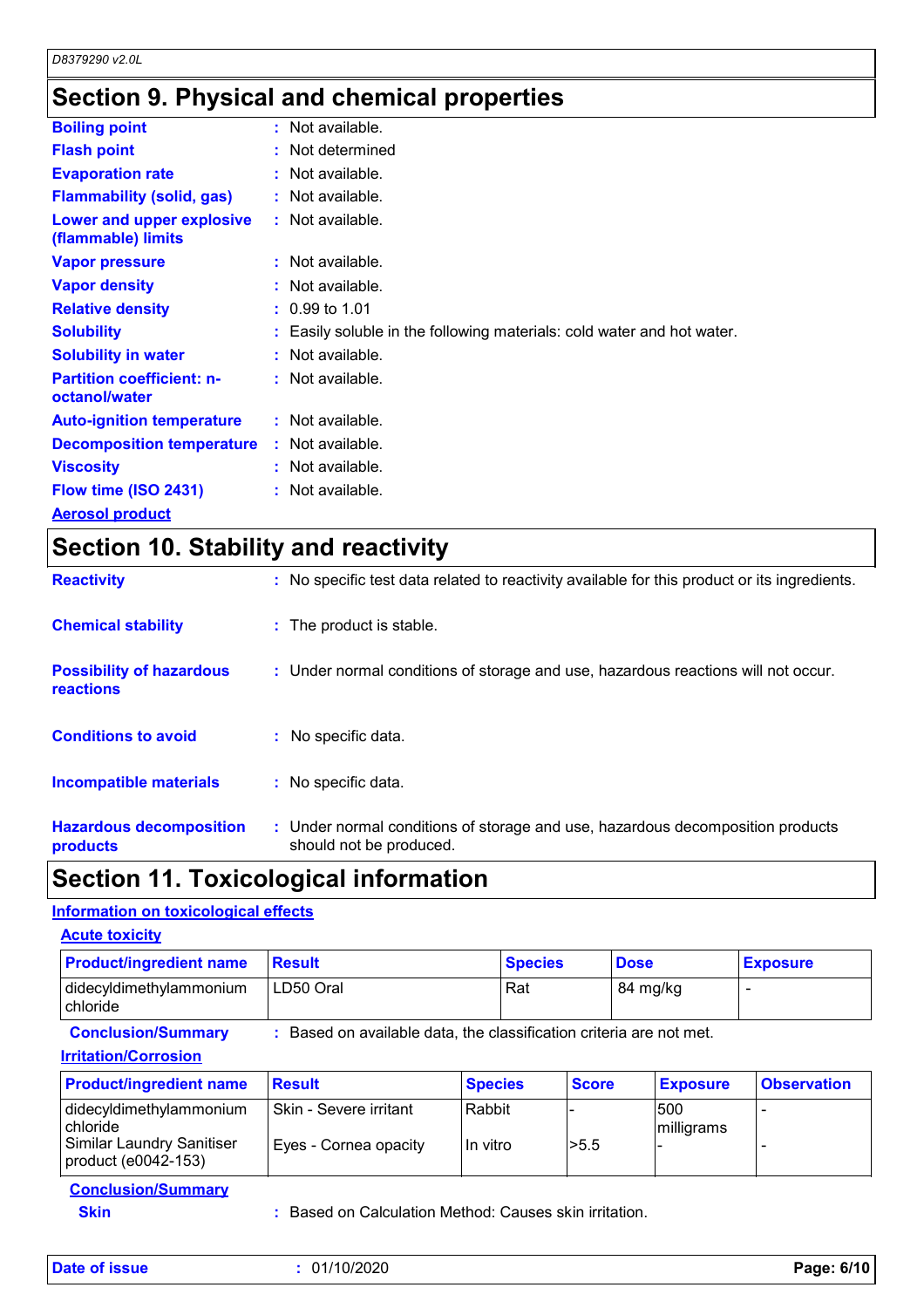# **Section 11. Toxicological information**

**Eyes :** Causes serious eye damage. Information is based on toxicity test result of a similar product. ( Bovine Cornea Opacity/Permeability test (BCOP)TG NO.: OECD 437)

**Respiratory :** Based on available data, the classification criteria are not met.

#### **Sensitization**

| <b>Product/ingredient name</b>                                                                         | <b>Route of</b><br>exposure  | <b>Species</b>                                                                      | <b>Result</b>                                                                               |
|--------------------------------------------------------------------------------------------------------|------------------------------|-------------------------------------------------------------------------------------|---------------------------------------------------------------------------------------------|
| <b>Similar Laundry Sanitiser</b><br>product (e0042-153)                                                | skin                         | Mouse                                                                               | Sensitizing                                                                                 |
| <b>Conclusion/Summary</b><br><b>Skin</b>                                                               |                              | lymph node assay (LLNA)TG No.: OECD 429)                                            | : Skin sensitizer Information is based on toxicity test result of a similar product. (Local |
| <b>Respiratory</b><br><b>Mutagenicity</b><br>Not available.                                            |                              | : Based on available data, the classification criteria are not met.                 |                                                                                             |
| <b>Conclusion/Summary</b><br><b>Carcinogenicity</b><br>Not available.                                  |                              | : Based on available data, the classification criteria are not met.                 |                                                                                             |
| <b>Conclusion/Summary</b><br><b>Reproductive toxicity</b><br>Not available.                            |                              | : Based on available data, the classification criteria are not met.                 |                                                                                             |
| <b>Conclusion/Summary</b><br><b>Teratogenicity</b><br>Not available.                                   |                              | : Based on available data, the classification criteria are not met.                 |                                                                                             |
| <b>Conclusion/Summary</b><br><b>Specific target organ toxicity (single exposure)</b><br>Not available. |                              | : Based on available data, the classification criteria are not met.                 |                                                                                             |
| <b>Specific target organ toxicity (repeated exposure)</b><br>Not available.                            |                              |                                                                                     |                                                                                             |
| <b>Aspiration hazard</b><br>Not available.                                                             |                              |                                                                                     |                                                                                             |
| <b>Information on the likely</b><br>routes of exposure                                                 | : Not available.             |                                                                                     |                                                                                             |
| <b>Potential acute health effects</b>                                                                  |                              |                                                                                     |                                                                                             |
| <b>Eye contact</b>                                                                                     | : Causes serious eye damage. |                                                                                     |                                                                                             |
| <b>Inhalation</b>                                                                                      |                              | No known significant effects or critical hazards.                                   |                                                                                             |
| <b>Skin contact</b>                                                                                    |                              | Causes skin irritation. May cause an allergic skin reaction.                        |                                                                                             |
| <b>Ingestion</b>                                                                                       |                              | : No known significant effects or critical hazards.                                 |                                                                                             |
|                                                                                                        |                              | <b>Symptoms related to the physical, chemical and toxicological characteristics</b> |                                                                                             |
| <b>Eye contact</b>                                                                                     | pain<br>watering<br>redness  | : Adverse symptoms may include the following:                                       |                                                                                             |
| <b>Inhalation</b>                                                                                      | : No specific data.          |                                                                                     |                                                                                             |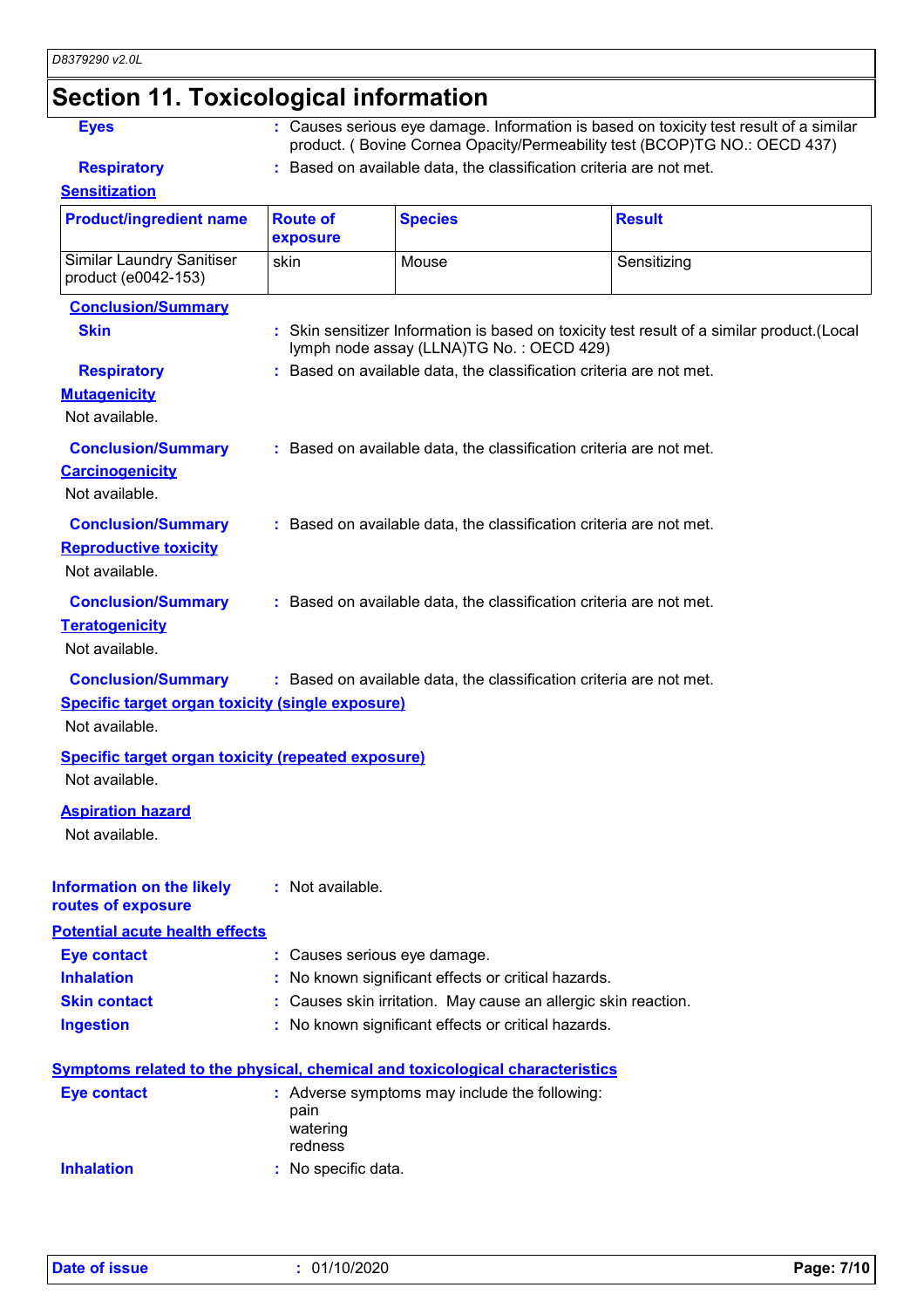# **Section 11. Toxicological information**

| <b>Skin contact</b>                     | : Adverse symptoms may include the following:<br>pain or irritation<br>redness                           |
|-----------------------------------------|----------------------------------------------------------------------------------------------------------|
|                                         | blistering may occur                                                                                     |
| <b>Ingestion</b>                        | : No specific data.                                                                                      |
|                                         | Delayed and immediate effects and also chronic effects from short and long term exposure                 |
| <b>Short term exposure</b>              |                                                                                                          |
| <b>Potential immediate</b><br>effects   | : Not available.                                                                                         |
| <b>Potential delayed effects</b>        | : Not available.                                                                                         |
| Long term exposure                      |                                                                                                          |
| <b>Potential immediate</b><br>effects   | : Not available.                                                                                         |
| <b>Potential delayed effects</b>        | $:$ Not available.                                                                                       |
| <b>Potential chronic health effects</b> |                                                                                                          |
| Not available.                          |                                                                                                          |
| <b>Conclusion/Summary</b>               | : Based on available data, the classification criteria are not met.                                      |
| <b>General</b>                          | : Once sensitized, a severe allergic reaction may occur when subsequently exposed<br>to very low levels. |
| <b>Carcinogenicity</b>                  | : No known significant effects or critical hazards.                                                      |
| <b>Mutagenicity</b>                     | : No known significant effects or critical hazards.                                                      |
| <b>Teratogenicity</b>                   | : No known significant effects or critical hazards.                                                      |
| <b>Developmental effects</b>            | : No known significant effects or critical hazards.                                                      |
| <b>Fertility effects</b>                | : No known significant effects or critical hazards.                                                      |

#### **Numerical measures of toxicity**

#### **Acute toxicity estimates**

| <b>Route</b> | <b>ATE value</b> |
|--------------|------------------|
| <b>Oral</b>  | 25579.3 mg/kg    |

# **Section 12. Ecological information**

| <b>Product/ingredient name</b>      | <b>Result</b>                     | <b>Species</b>                                                                     | <b>Exposure</b> |
|-------------------------------------|-----------------------------------|------------------------------------------------------------------------------------|-----------------|
| didecyldimethylammonium<br>chloride | Acute EC50 110 µg/l Fresh water   | Algae - Chlorella pyrenoidosa -<br>Exponential growth phase                        | 72 hours        |
|                                     | Acute EC50 14.22 ppb Fresh water  | Algae - Pseudokirchneriella<br>subcapitata                                         | 96 hours        |
|                                     | Acute EC50 18 ppb Fresh water     | Daphnia - Daphnia magna                                                            | 48 hours        |
|                                     | Acute LC50 39 µg/l Marine water   | Crustaceans - Americamysis<br>bahia - Juvenile (Fledgling,<br>Hatchling, Weanling) | 48 hours        |
|                                     | Acute LC50 0.01 µg/l Fresh water  | Fish - Acipenser transmontanus<br>- Larvae                                         | 96 hours        |
|                                     | Chronic NOEC 25 µg/l Fresh water  | Algae - Pseudokirchneriella<br>subcapitata - Exponential<br>growth phase           | 72 hours        |
|                                     | Chronic NOEC 125 µg/l Fresh water | Daphnia - Daphnia magna                                                            | 21 days         |

**Conclusion/Summary :** Based on Calculation Method: Harmful to aquatic life with long lasting effects.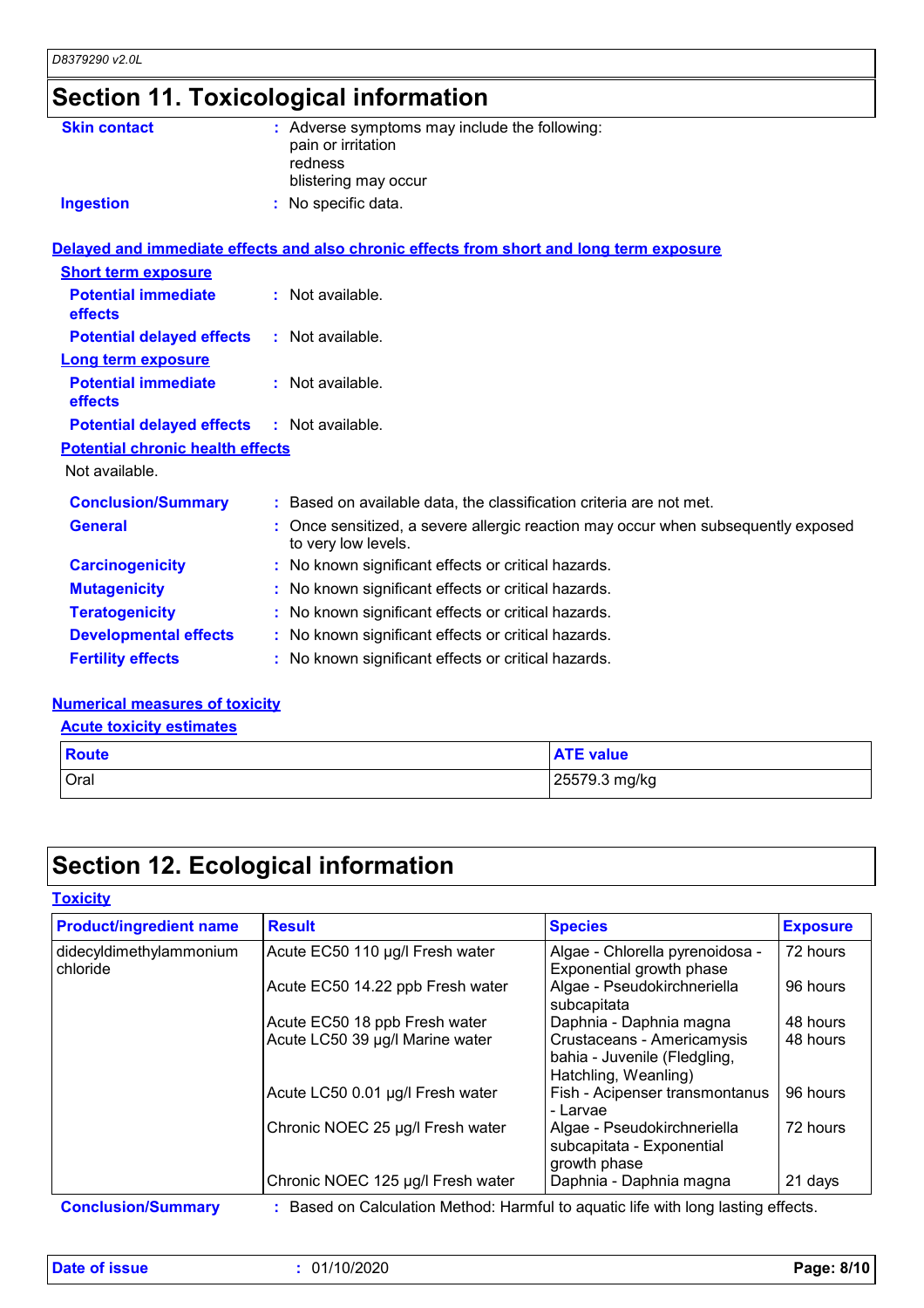## **Section 12. Ecological information**

### **Persistence and degradability**

| <b>Conclusion/Summary</b> |  |  |
|---------------------------|--|--|
|                           |  |  |

**:** The surfactants contained in this mixture comply with the biodegradability criteria as laid down in Regulation (EC) No. 648/2004 on detergents.

#### **Bioaccumulative potential**

Not available.

| Mobility in soil                                        |                  |
|---------------------------------------------------------|------------------|
| <b>Soil/water partition</b><br><b>coefficient (Koc)</b> | : Not available. |

**Other adverse effects** : No known significant effects or critical hazards.

# **Section 13. Disposal considerations**

The generation of waste should be avoided or minimized wherever possible. Disposal of this product, solutions and any by-products should at all times comply with the requirements of environmental protection and waste disposal legislation and any regional local authority requirements. Dispose of surplus and nonrecyclable products via a licensed waste disposal contractor. Waste should not be disposed of untreated to the sewer unless fully compliant with the requirements of all authorities with jurisdiction. Waste packaging should be recycled. Incineration or landfill should only be considered when recycling is not feasible. This material and its container must be disposed of in a safe way. Care should be taken when handling emptied containers that have not been cleaned or rinsed out. Empty containers or liners may retain some product residues. Avoid dispersal of spilled material and runoff and contact with soil, waterways, drains and sewers. **Disposal methods :**

# **Section 14. Transport information**

|                                      | <b>ADG</b>               | <b>ADR/RID</b> | <b>IMDG</b>    | <b>IATA</b>    |
|--------------------------------------|--------------------------|----------------|----------------|----------------|
| <b>UN number</b>                     | Not regulated.           | Not regulated. | Not regulated. | Not regulated. |
| <b>UN proper</b><br>shipping name    |                          |                |                |                |
| <b>Transport hazard</b><br>class(es) | $\overline{\phantom{a}}$ |                | -              |                |
| <b>Packing group</b>                 | $\blacksquare$           |                | -              |                |
| <b>Environmental</b><br>hazards      | No.                      | No.            | No.            | No.            |

**Special precautions for user** : Transport within user's premises: always transport in closed containers that are upright and secure. Ensure that persons transporting the product know what to do in the event of an accident or spillage.

**Transport in bulk according :** Not available. **to IMO instruments**